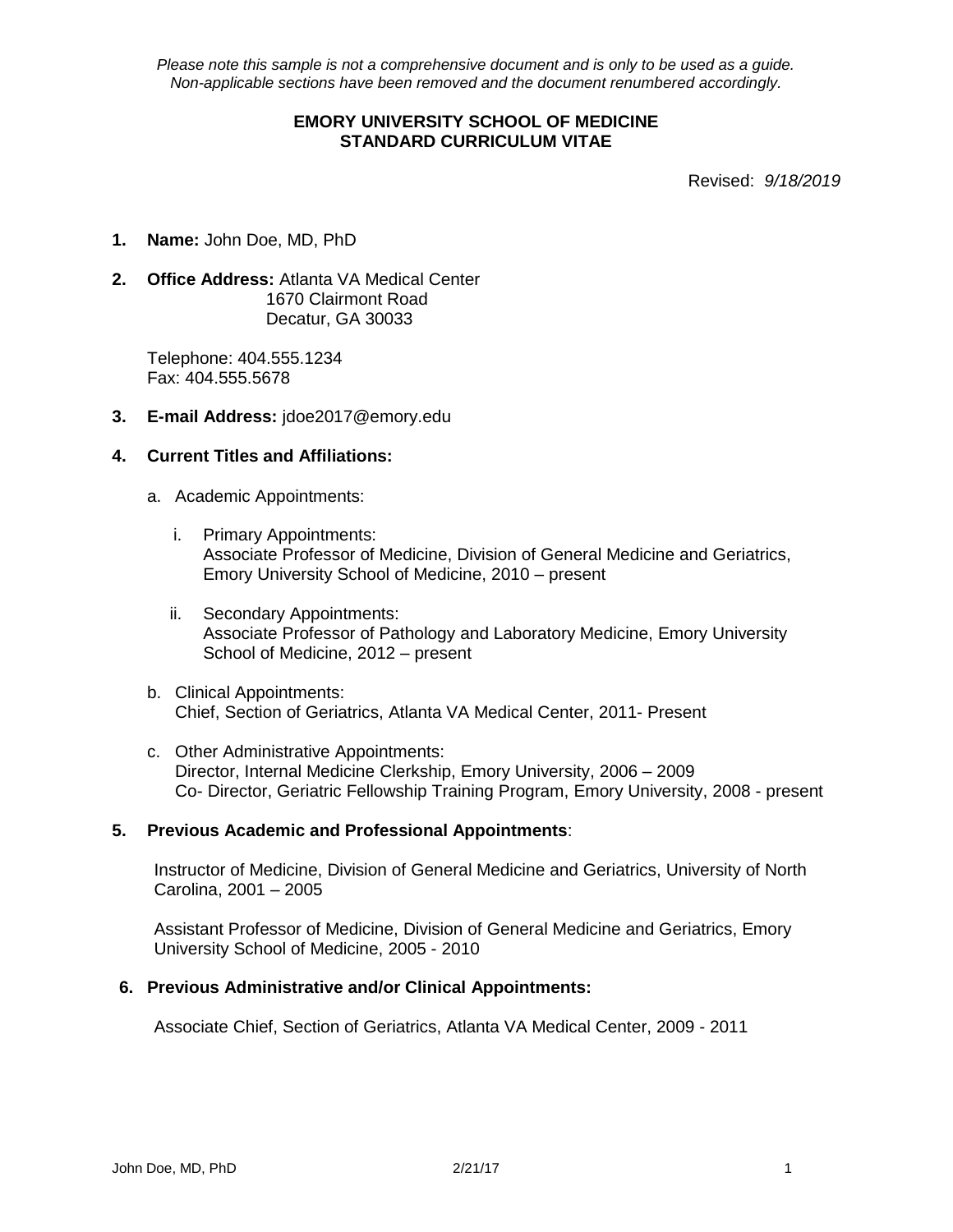### **7. Licensures/Boards:**

 North Carolina, Issued 2002 Georgia, Issued 2006

# **8. Specialty Boards:**

American Board of Internal Medicine, 2003

## **9. Education:**

BS, University of Michigan, 1987 – 1991 MD, University of North Carolina, Chapel Hill, 1991 - 1995

# **10. Postgraduate Training:**

**11.** Internship and Residency in Internal Medicine, Emory University Affiliated Hospitals, Atlanta, GA Supervisor: J. Willis Hurst, MD 1995 – 1999

Chief Medical Resident, Emory University Hospital, Atlanta, GA. Supervisor: Bob Smith, MD.

1999 - 2000

Clinical Fellowship, Geriatric Medicine, University of North Carolina, Chapel Hill, NC. Supervisor: Jane Smith, MD., 2000-2001

# **12. Continuing Professional Development Activities:**

School of Medicine Junior Faculty Development Course, 2006

EM-ProLEAD, 2012

Masters of Science in Clinical Research, 2015

### **13. Committee Memberships:**

- a. National and International:
	- i. Member, National American College of Physicians, Educational Activities Committee, 2010 - present
	- ii. Member, Centers for Disease Control and Prevention, Severe Acute Respiratory Syndrome (SARS) Clinical Working Group, 2011 - present
	- iii. Member, American Geriatrics Society Education Committee, 2012 present
	- iv. Member, Academic Taskforce, Society of General Internal Medicine, 2012 present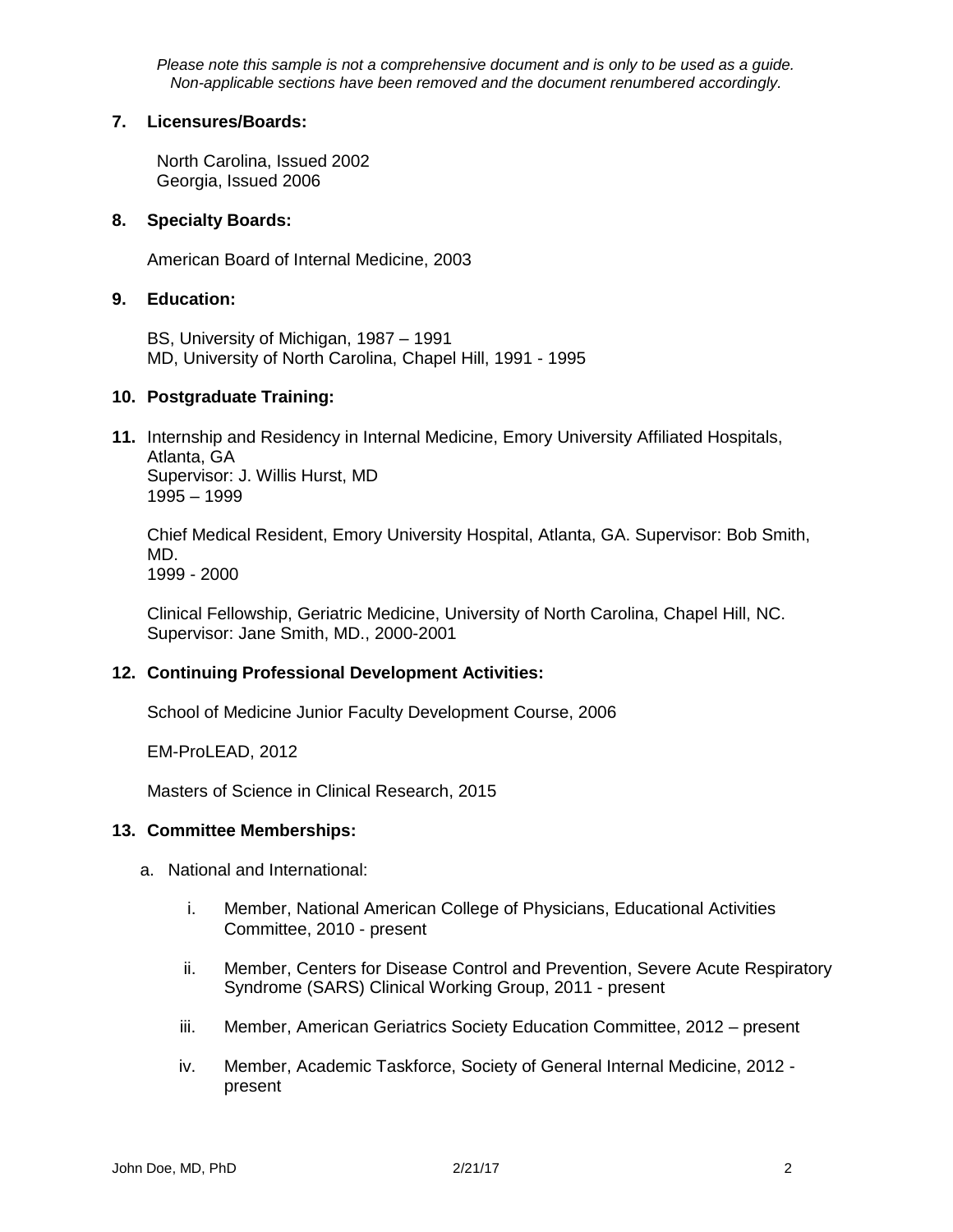- b. Regional:
	- i. Member, Georgia Chapter American College of Physicians, Educational Activities Committee, 2008 – present
	- ii. Member, Southern Group on Educational Affairs, American Association of Medicine Colleges, 2010 - 2015
	- iii. Member, Steering Committee, Southeast Center of Excellence in Geriatric Medicine, 2014 - present
- c. Institutional:
	- i. Member, Ethics Committee, University of North Carolina, Chapel Hill, NC. 2002 2004
	- ii. Member, Residency Advisory Committee, Emory University Department of Medicine, 2006 - 2008
	- iii. Member, Emory University School of Medicine Education Day Planning Committee, 2007 - present
	- iv. Chair, Department of Medicine Mentoring Subcommittee, 2007- 2009
	- v. Member, Information Technology Council, Atlanta VA Medical Center, 2008-2010
	- vi. Member, Pharmacy and Therapeutic Committee, AVAMC, 2008 present
	- vii. Member, School of Medicine Faculty Development Advisory Committee, 2015 present

### **14. Peer Review Activities:**

- a. Grants:
	- i. National and International: National American College of Physicians, 2013
	- ii. Regional: American College of Physicians, Georgia Chapter, 2012 - present
- b. Manuscripts:
	- i. *JAMA,* 2008 2012
	- ii. *American Journal of Geriatric Medicine,* 2011 present
	- iii. *Geriatric Medicine in America,* 2012 present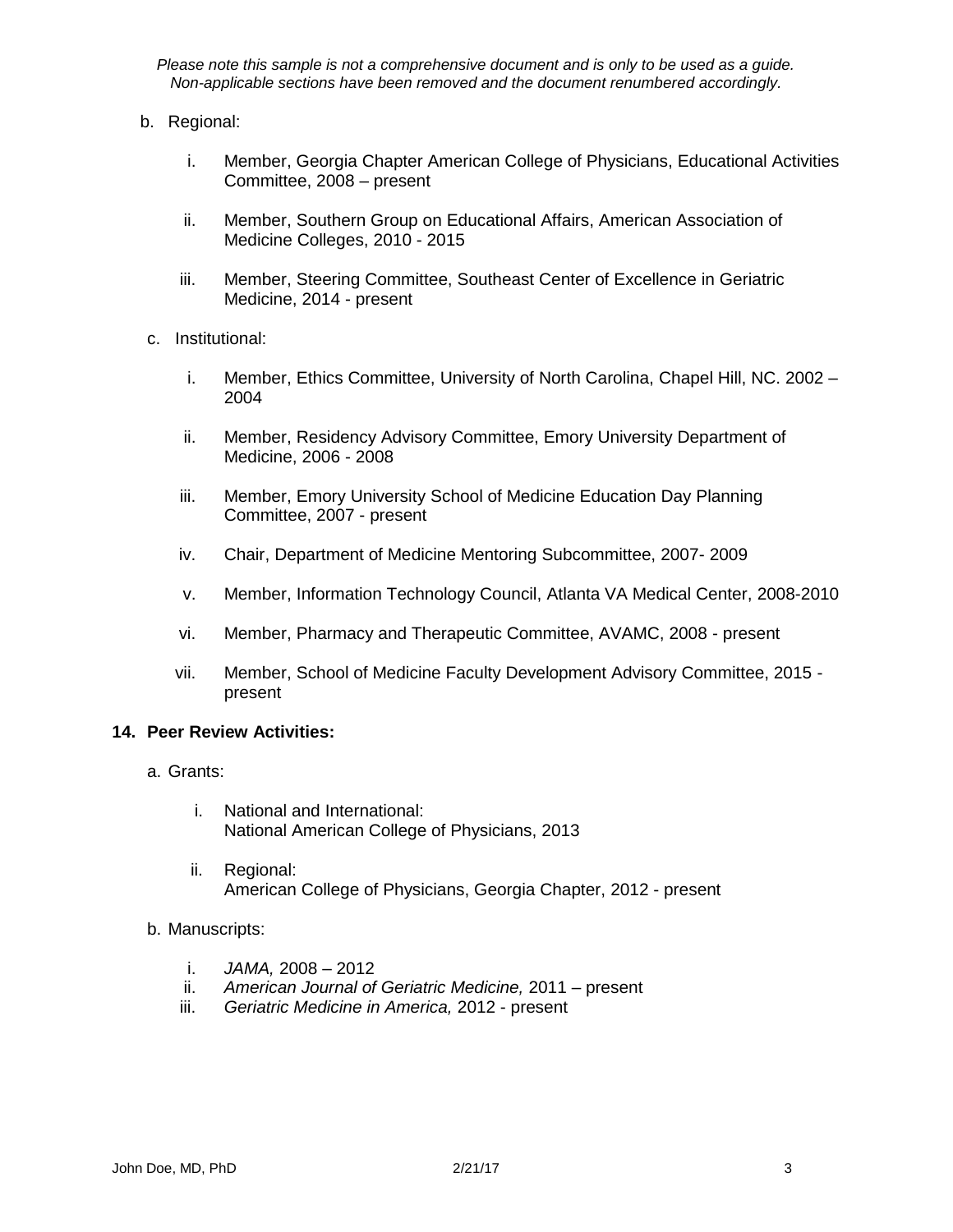### c. Conference Abstracts:

- i. National and International: American Geriatrics Society, Annual Scientific Meeting, Abstract Reviewer, 2013 – present
- ii. Regional: Georgia Chapter, American Geriatrics Society, Annual Scientific Meeting, Abstract Reviewer, 2010 - present

# **15. Editorships and Editorial Boards:**

Editorial Board, *Journal of Geriatric Research*, 2014 - present

### **16. Honors and Awards***:*

Community Service Award, American College of Physicians, Georgia Chapter, 2012

Emory Department of Medicine Academy of Medical Educators "Teach 12" Award, 2015

Emory Department of Medicine Golden Apple Award, AVAMC, 2016

# **17. Society Memberships:**

- i. Society of Geriatric Medicine, 2001 present
- ii. Fellow, American College of Physicians, 2004
- iii. American Medical Association, 2005 2015
- iv. Society of Geriatric Pathology, 2010 present

### **18. Organization of Conferences:**

- a. National and International:
	- i. Administrative Positions:

Chair, American Society for Geriatric Medicine, Organizing Committee, Annual society meeting, 2010 - 2012

Member, Organizing Committee, Annual Meeting of the Society of Geriatric Pathology, 2016 – present

Chair, 18th Annual Comprehensive Board Review in Medicine, 2016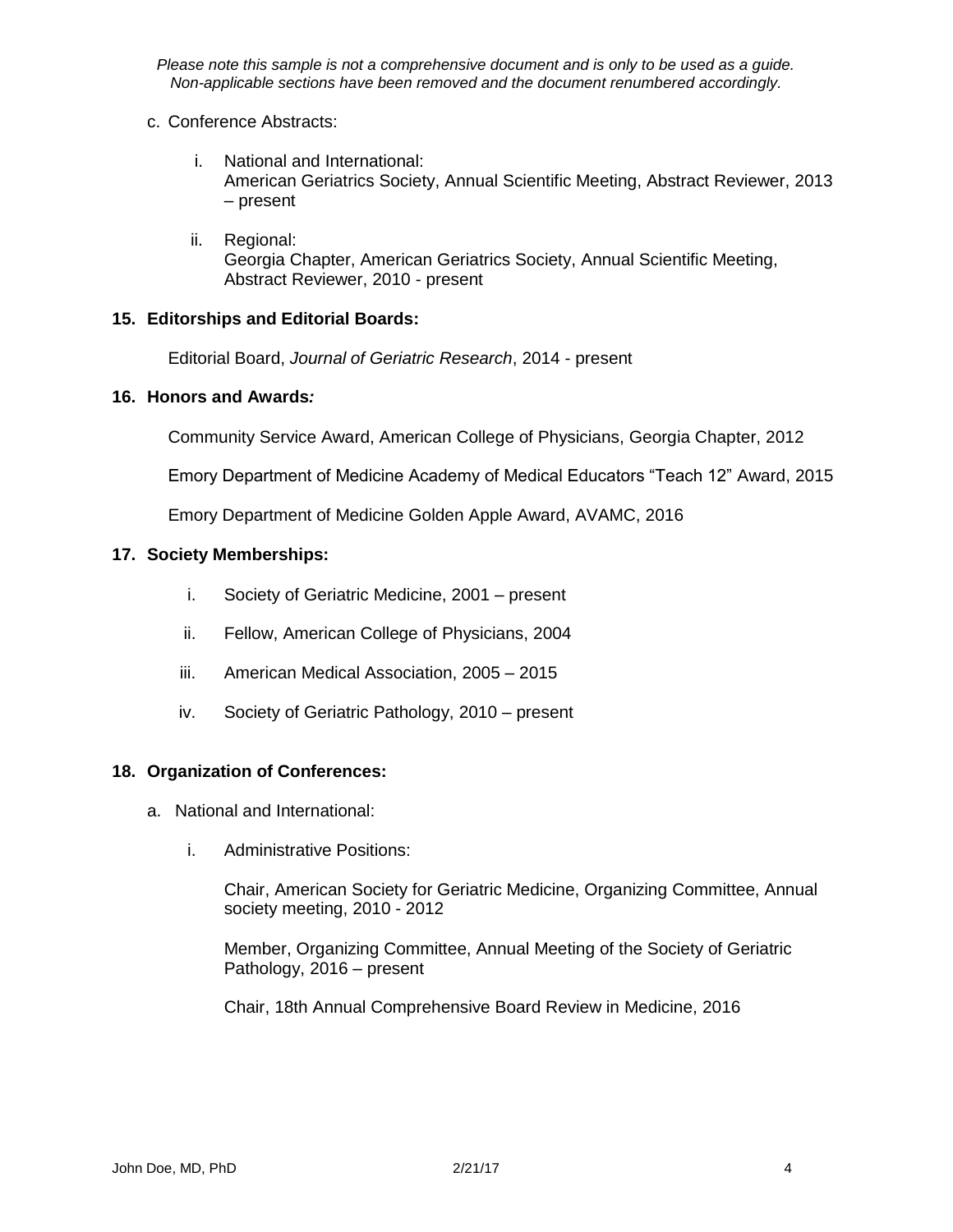- b. Regional:
	- i. Administrative Positions:

Course Co-Director, Planning Committee, Georgia Chapter American Geriatrics Society, Annual Meeting, 2013 – 2015

Course Director, Planning Committee, Georgia Chapter American Geriatrics Society, Annual Meeting, 2015 - present

- c. Institutional:
	- i. Administrative Positions:

Member, Planning Committee, Department of Medicine Fellow's Teaching Competition, 2013 - present

ii. Sessions as Chair:

Co-Chair, Department of Medicine Fellows Teaching Competition, 2016

### **19. Clinical Service Contributions:**

- a. Medical Ward Attending, Atlanta VA Medical Center, 75% of the year, 2009 present
- b. Reorganized and assumed chief of service for geriatric section at Atlanta VA Medical Center, 2009 – present
- c. Established a new laboratory, Atlanta VA Medical Center, 2011
- d. Clinical note template development, Atlanta VA Medical Center, 2015

### **20. Community Outreach:**

a. General:

Emory University School of Medicine Community Service Day, 2010 - present Atlanta Community Food Bank Hunger Walk, 2013 – present

Atlanta Area Meals on Wheels Volunteer, 2015

Periodic Health Fairs, Screening, and Health Promotion, Health Counsel Antioch Baptist Church, Atlanta, GA, 2015 – present

### b. Media Appearances:

WSBTV News – "Common Cold vs The Flu," January 2008

NPR Radio - "Common Cold vs The Flu," February 2008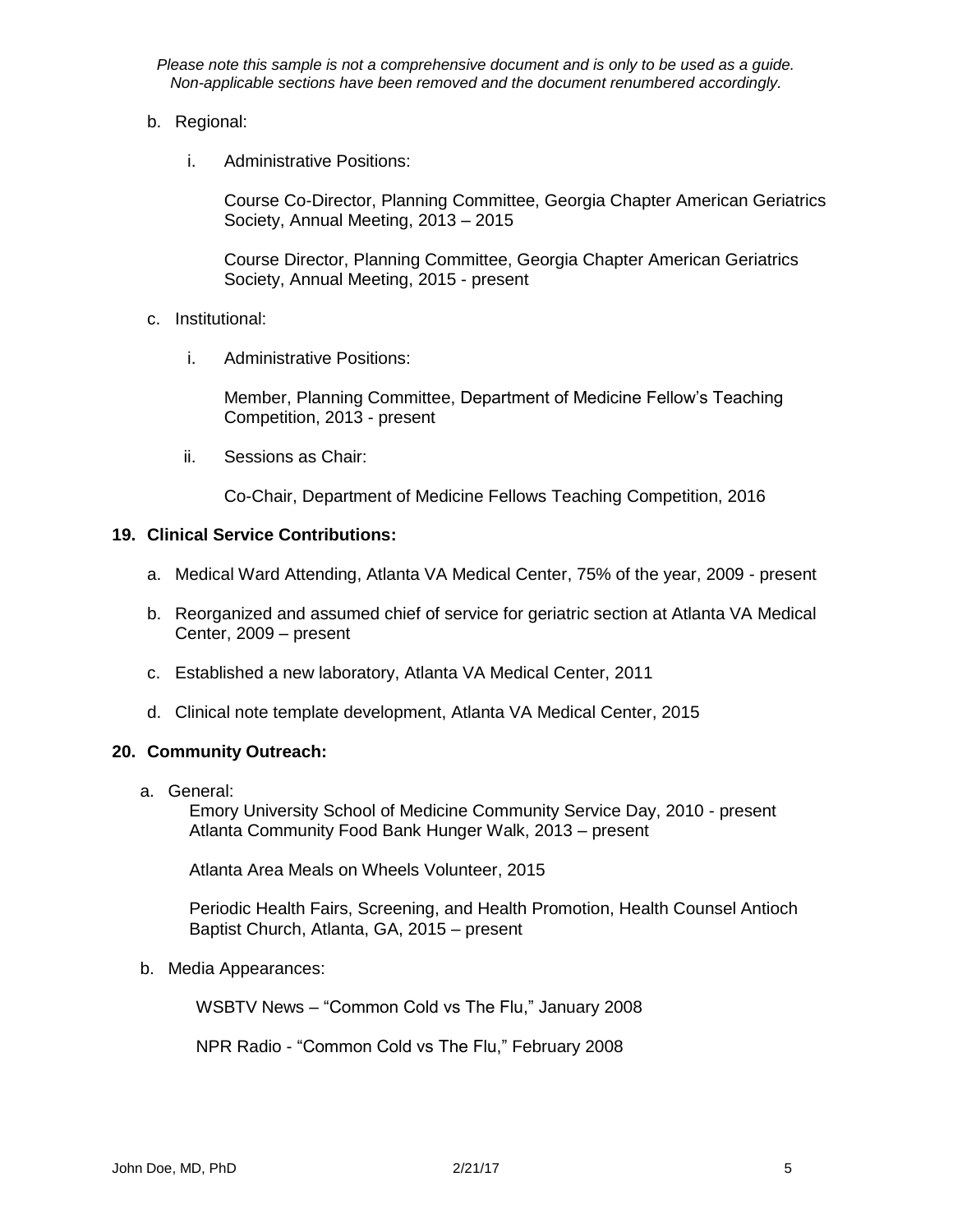# **21. Formal Teaching:**

a. Medical Student Teaching:

Observed Structured Clinical Examinations for all third-year medical students rotating on the Internal Medicine Clerkship, Emory, 2005 – 2011

Monthly Journal Club, third-year medical students, Emory School of Medicine, 2006 – 2010, 12 hours/year

Atlanta VA Noon Lectures, third-year medical students, 2009 – present, 2 hours/year

Weekly Core Clinical Topics Conference, third-year medical students, Emory School of Medicine, 2012 – present, 1 hour/week

- b. Graduate Programs:
	- i. Residency Programs:

Monthly Journal Club, Internal Medicine Residents, Atlanta VA Medical Center, 2009 – 2013, 12 hours/year

Intern Procedure Training Day, Internal Medicine Residents, 2011 – present, 8 hours/year

Morning Report, Residents and Interns, 2011 – present, 1 hour/ week

ii. Fellowship Programs:

Lecturer, Geriatric Fellowship Core Lecture Series, Emory University, 2009 – present, 3 hours/year

iii. Master's and PhD Programs:

Lecturer, Geriatric Pathology, 2009 – 2010, 1 hour/year

c. Other Categories:

Preceptor, Physician Assistant Student Physical Diagnosis, 2009 – 2012, 2 hours/week

## **22. Supervisory Teaching**:

- a. PhD Students Directly Supervised:
	- iv. John Smith, MD, PhD, 2009 2011 Assistant Professor, Vanderbilt University
- b. Postdoctoral Fellows Directly Supervised:
	- i. Katie Thomas, 2005 2008 Assistant Professor, Emory University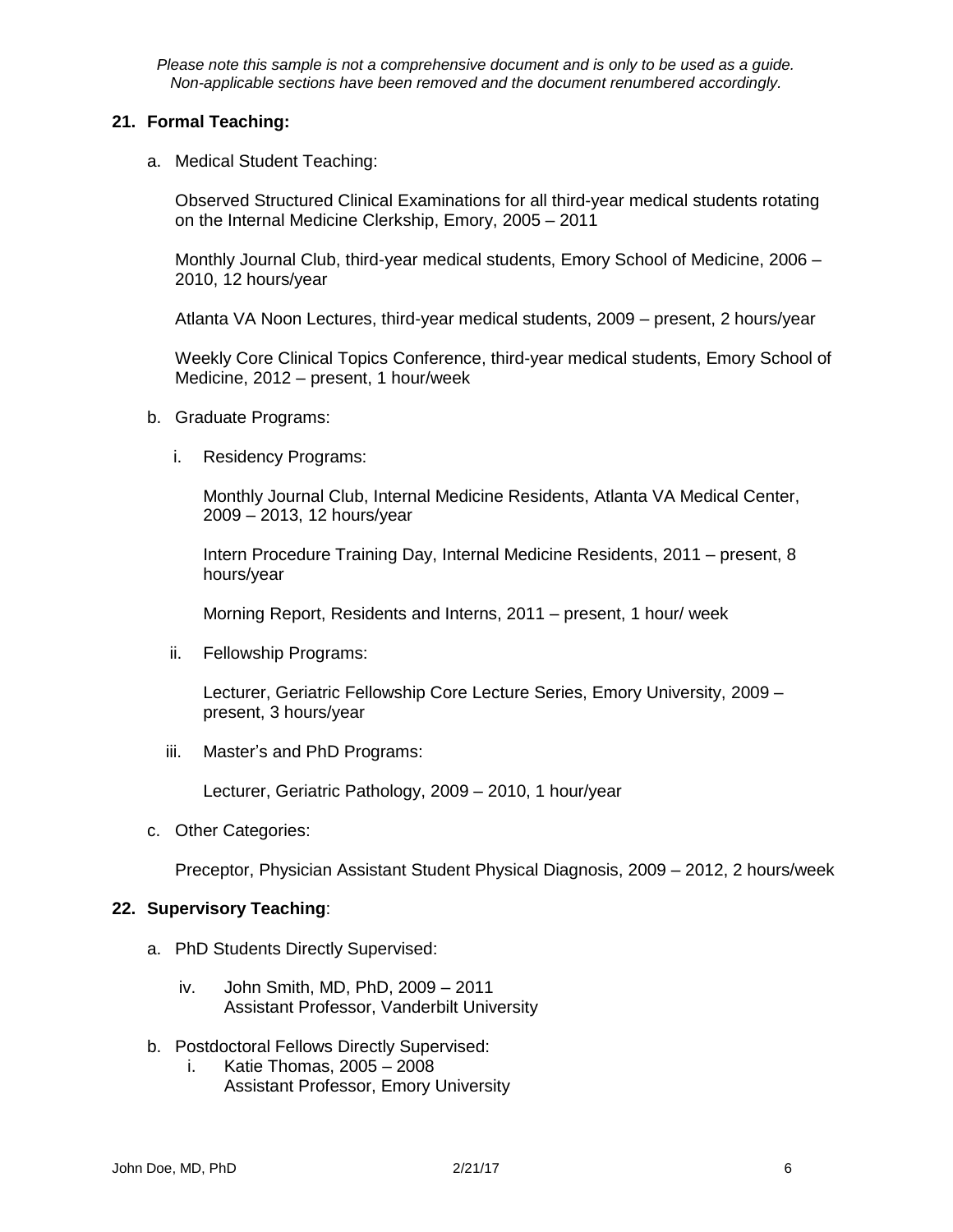- ii. Adam Green, MD, 2006 2009 Assistant Professor, Duke University
- c. Residency Program:
	- i. Medicine Ward Attending, Internal Medicine Residency Program, Atlanta VA Medical Center, 2009 – present
- d. Thesis Committees:
	- i. Carlo Diaz, Yale University, 2009
	- ii. Jack Doe, Yale University, 2010
	- iii. Sandra Smith, Biomedical Engineering, Emory-Georgia Tech Joint Program, 2010

# **23. Lectureships, Seminar Invitations, and Visiting Professorships:**

- a. National and International:
	- i. Ochsner Clinic, Visiting Professor, Pulmonary Grand Rounds, "The Importance of Glycemic Control in the Intensive Care Unit," November 29, 2010, New Orleans, LA
	- ii. Houston Critical Care Club, Guest Speaker, ""Effects of Sleep Deprivation and the 80-hour Work Week," March 5, 2013, Houston, TX
- b. Regional:
	- i. Gwinnett Medical Center Inpatient Medical Group CME Conference, "Update in Geriatric Medicine," April 2009, Lawrenceville, GA
- c. Institutional:
	- i. Grand Rounds Department of Gynecology and Obstetrics, Emory University School of Medicine, "Teaching in the Hospital: Strategies for Success," 2008
	- ii. Grand Rounds, Emory Department of Medicine, "Update in Geriatric Medicine," annually, 2009 – present
	- iii. VA Medical Center Grand Rounds, "Geriatric Medicine", annually 2009 present

### **24. Invitations to National/International, Regional, and Institutional Conferences:**

- a. National and International:
	- *i.* American Geriatric Society Conference, "Diabetic patients with septic shock have a decreased incidence of the acute respiratory distress syndrome (ARDS)" San Francisco, CA, 2010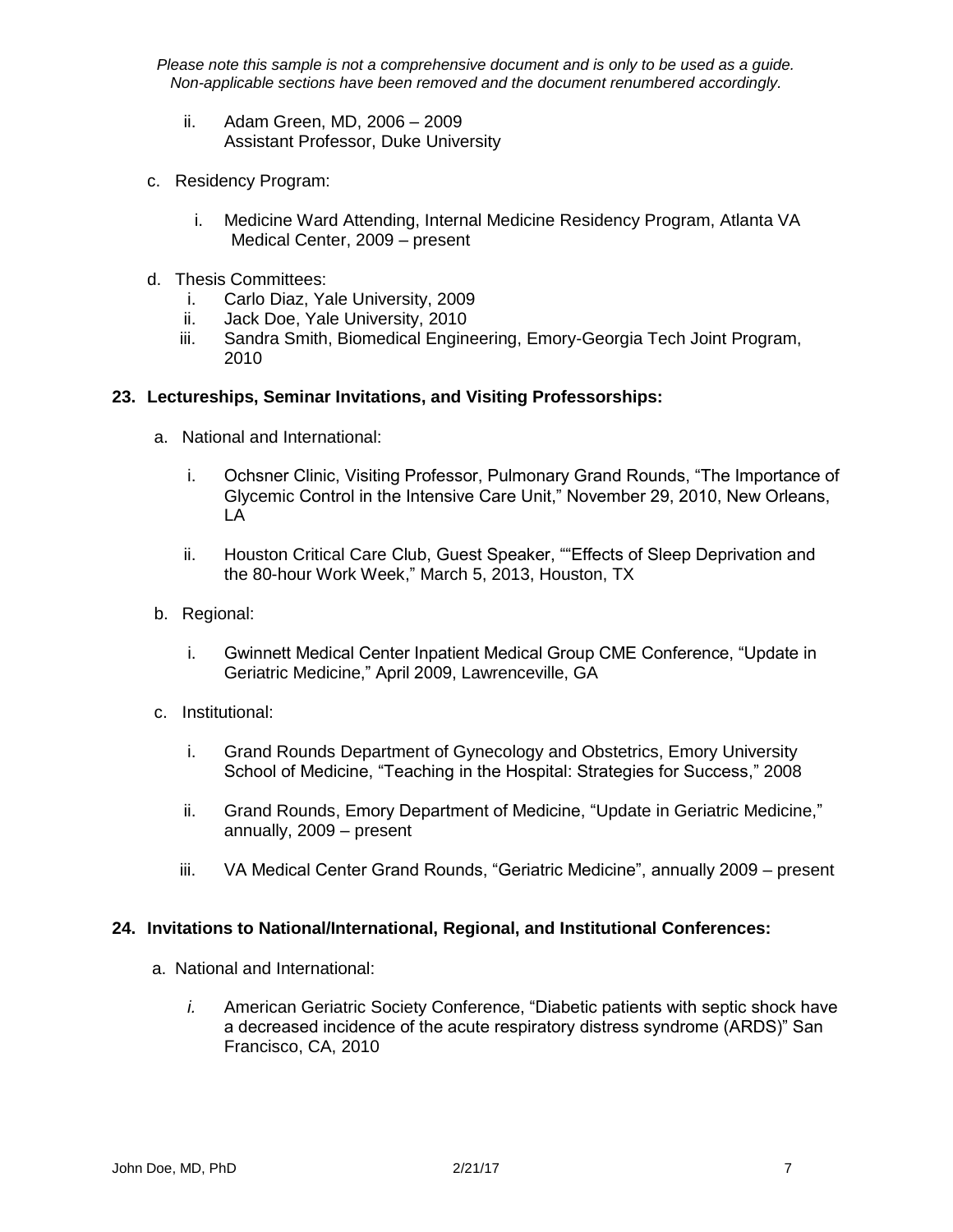- b. Regional:
	- i. 10<sup>th</sup> Annual Southern Geriatrics Conference, "Update in Geriatric Medicine," Atlanta, Oct 2009
	- ii. Annual Southern Geriatrics Conference, "Geriatric Pathology Updates,", Atlanta, GA, 2009
- c. Institutional:
	- i. Cardiology Morbidity and Mortality Conference, "Cardiac Amyloidosis," Emory University Hospital, 2008

# **25. Abstract Presentations at National/International, Regional, and Institutional Conferences:**

- a. Regional:
	- i. Smith G, **Doe J.\*** Recognition of Stroke in Sickle Cell Disease. Don't Blame the Pain Meds. 11th Annual Southern Hospital Medicine Meeting, Atlanta, GA, 2011 (oral presentation)
	- ii. Jones A, Sung K, **Doe J.\*** Sacral Tuberculosis: An Uncommon Location of a Common Disease. 13th Annual Southern Hospital Medicine Meeting, Atlanta, GA, 2013 (poster presentation)

### **26. Research Focus:**

Research has focused predominantly in 2 areas: medical education and health services of underserved populations. For the last 12 years, I focused on health literacy. I helped create an instrument now widely used to measure patients' ability to read and understand healthcare information.

### **27. Patents:**

a. Issued: Artificial Viral Envelopes, U.S., Patent #3,279,124, 2006

### **28. Grant Support:**

- a. Active Support:
	- i. Federally Funded:

P., American Diabetes Association, *Effect of hepatic insulin gene therapy on fuel substrate oxidation, food intake, and body weight*, Innovative Award, \$72,488, 2010 – present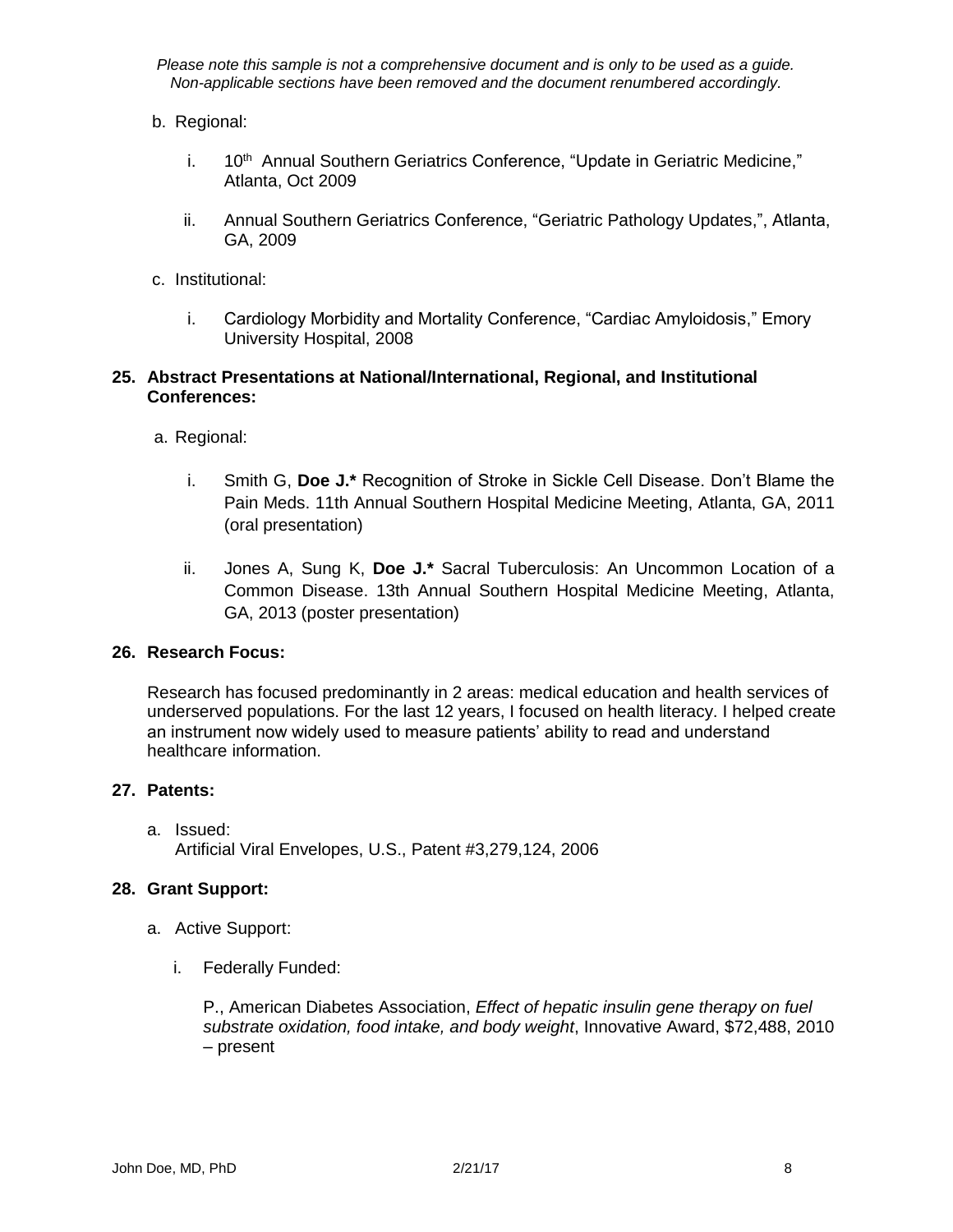ii. Contracts:

PI, Company XYZ Research Grant, *Albuterol and tissue remodeling*, \$30,000, 2012 – present

Previous Support:

- iii. P.I., Department of Veterans Affairs, *A model of insulin gene therapy for IDDM*, Merit Review, \$203,000, 2005 – 2010
- **29.** Bibliography:
	- a. Published and Accepted Research Articles (clinical, basic science, other) in Refereed Journals:
		- i. **Doe J**., Smith MK, Jones TH: Effects of calcium and verapamil on vesicourethral smooth muscle in rabbits. *Urology,* 2005*:* 22: 284-290.
		- ii. **Williams P, Thomas JM, Doe J**., Control of vascular tone by the endothelium: new insights. *J Crit Illness,* 2008: 8(3):355-370.
	- b. Manuscripts Submitted:
		- i. **Doe J**, Factors affecting transgene expression in human bronchial epithelial cells lipofected with plasmids containing Epstein-Barr Sequences. Submitted, *Exp Lung Research.*
	- c. Review Articles:
		- i. **Doe J.** Sarampión: Conceptos actuales sobre un padecimiento antiguo. *Gaceta Med Mex,* 2012*:*126(2): 121.
	- d. Symposium Contributions:
		- i. **Doe J**. "Putting a Face on the Problem: The Patient's View. Executive Summary, Health Care Communication: A Key to Quality. ACP Foundation and the IOM; National Academy of Sciences. 2010.
	- e. Book Chapters:
		- i. **Doe J.** Pleural Disease. *The Internal Medicine Casebook* 2006, Volume 1. Schrier, R.W. ed. Little, Brown and Company Publishers. Pages 213-219.
	- f. Books Edited and Written:
		- i. Medical Management of the Surgical Patient 4 th Edition Smith/Jones/**Doe**, Cambridge University Press 2010
	- g. Manuals, Videos, Computer Programs, and Other Teaching Aids:
		- i. Gastroenterology Fellowship Training Manual, Emory University School of Medicine, Division of Digestive Diseases, 2004 – present